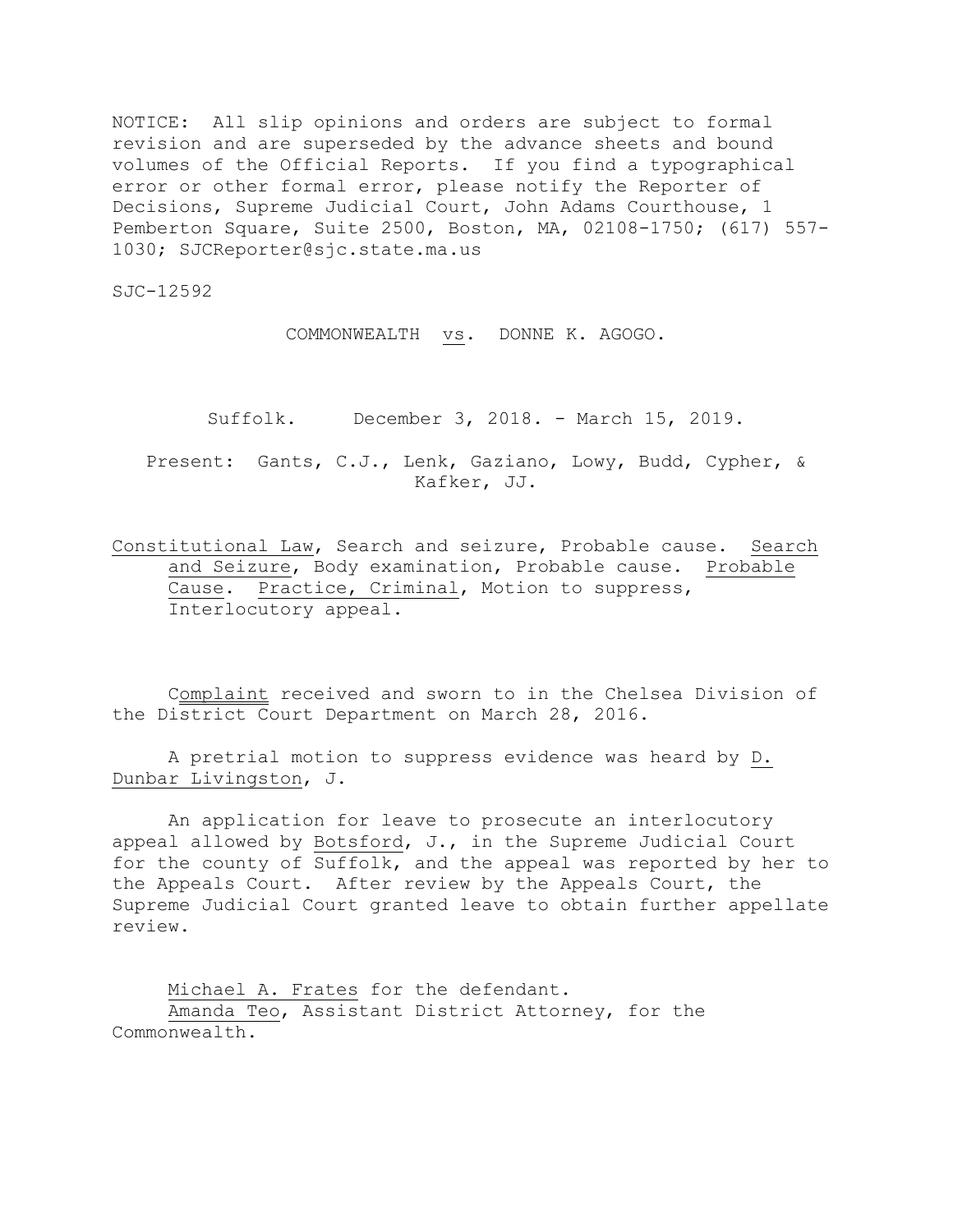LENK, J. The Commonwealth appeals from a District Court judge's order allowing the defendant's motion to suppress narcotics seized from the defendant's crotch area as the result of a strip search that took place in a cell at the Chelsea police station. The motion judge determined that police did not have probable cause to believe that the defendant was concealing contraband on his person so as to justify conducting a strip search. Because we agree that the police lacked the requisite probable cause to believe that the defendant had concealed narcotics somewhere on his person that could not have been detected through an ordinary search procedure, we affirm.

1. Background. We reprise the motion judge's findings of fact, supplemented, in part, by uncontroverted testimony at the hearing on the motion to suppress. See Commonwealth v. Jones-Pannell, 472 Mass. 429, 431 (2015); Commonwealth v. Morales, 462 Mass. 334, 335 (2012).<sup>1</sup>

a. Police surveillance. On an evening in March of 2016, at approximately 9 P.M., Detective Jose Torres, Jr., and Lieutenant Detective David Betz of the Chelsea police department were conducting surveillance near Bellingham Square in Chelsea**.** Torres reported that, in his opinion, Bellingham Square is a

 $\overline{a}$ 

2

<sup>&</sup>lt;sup>1</sup> The sole witness at the hearing was Detective Jose Torres, Jr., of the Chelsea police department; the motion judge explicitly credited his testimony.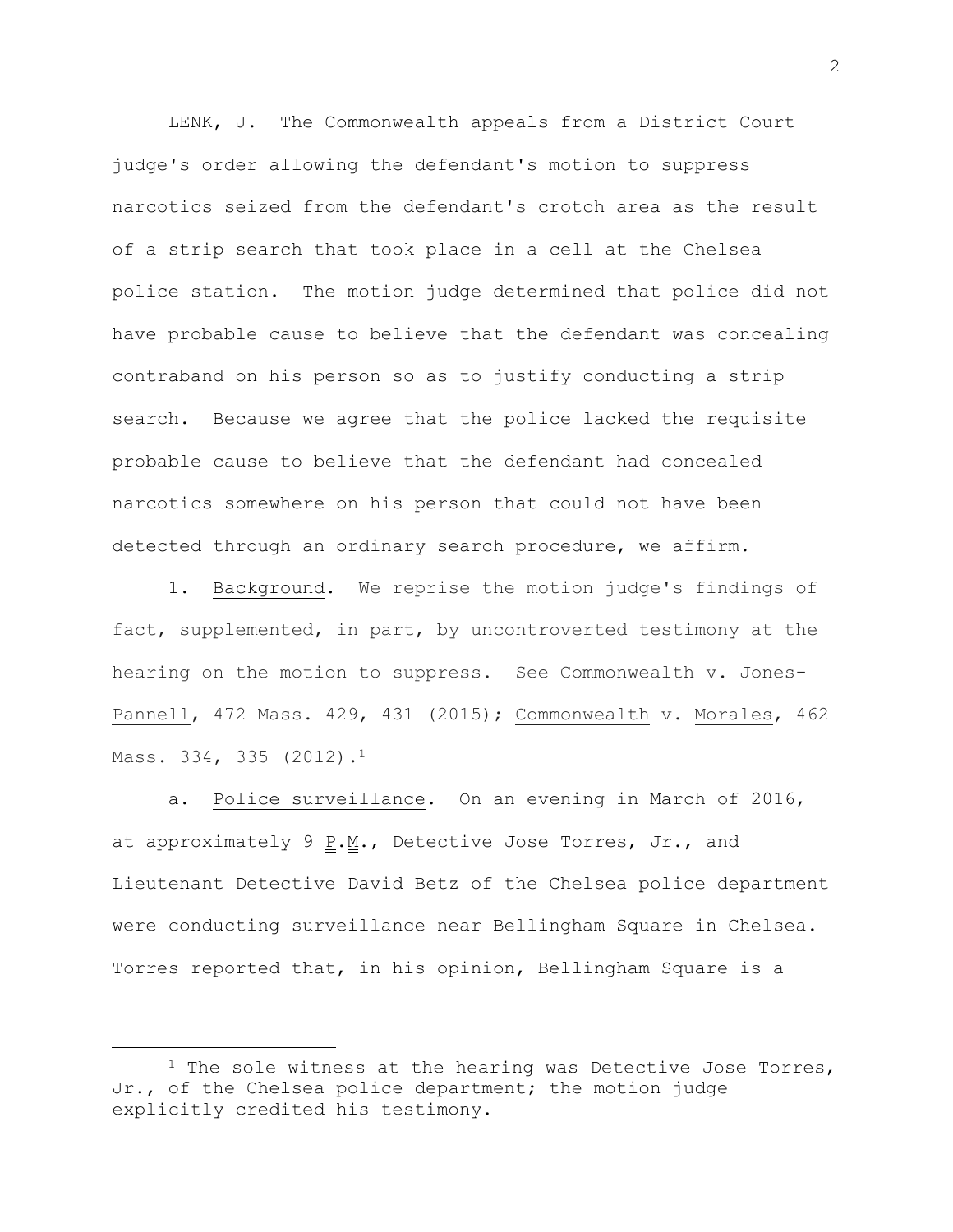"high crime" area. In addition, in the spring of 2016, the Chelsea police department had received several complaints from citizens regarding illicit drug activity and the solicitation of sexual services near Bellingham Square.

The officers were sitting in an unmarked police vehicle and were focused particularly on a nearby multifamily apartment building. They observed the defendant standing with a woman on the sidewalk outside the building. While they watched, the defendant repeatedly entered the apartment building, remained inside for approximately thirty seconds, and then returned to the sidewalk in front of the building. On at least one of these occasions, the woman accompanied the defendant inside the building. Based on his training and experience in the narcotics unit, Torres believed that it was common for individuals engaged in street-level drug transactions to maintain the bulk of their narcotics elsewhere, so as not to have drugs on their persons if stopped, and to return to the "stash location" after a sale in order to retrieve drugs for a new sale ("re-up"). Torres believed that the defendant was engaging in this practice.

The officers saw the defendant initiate conversations with several pedestrians passing by on the sidewalk**.** On one occasion, a pedestrian stopped and spoke with the defendant; the two then walked around the corner, where they remained out of the officers' sight for approximately five to ten minutes.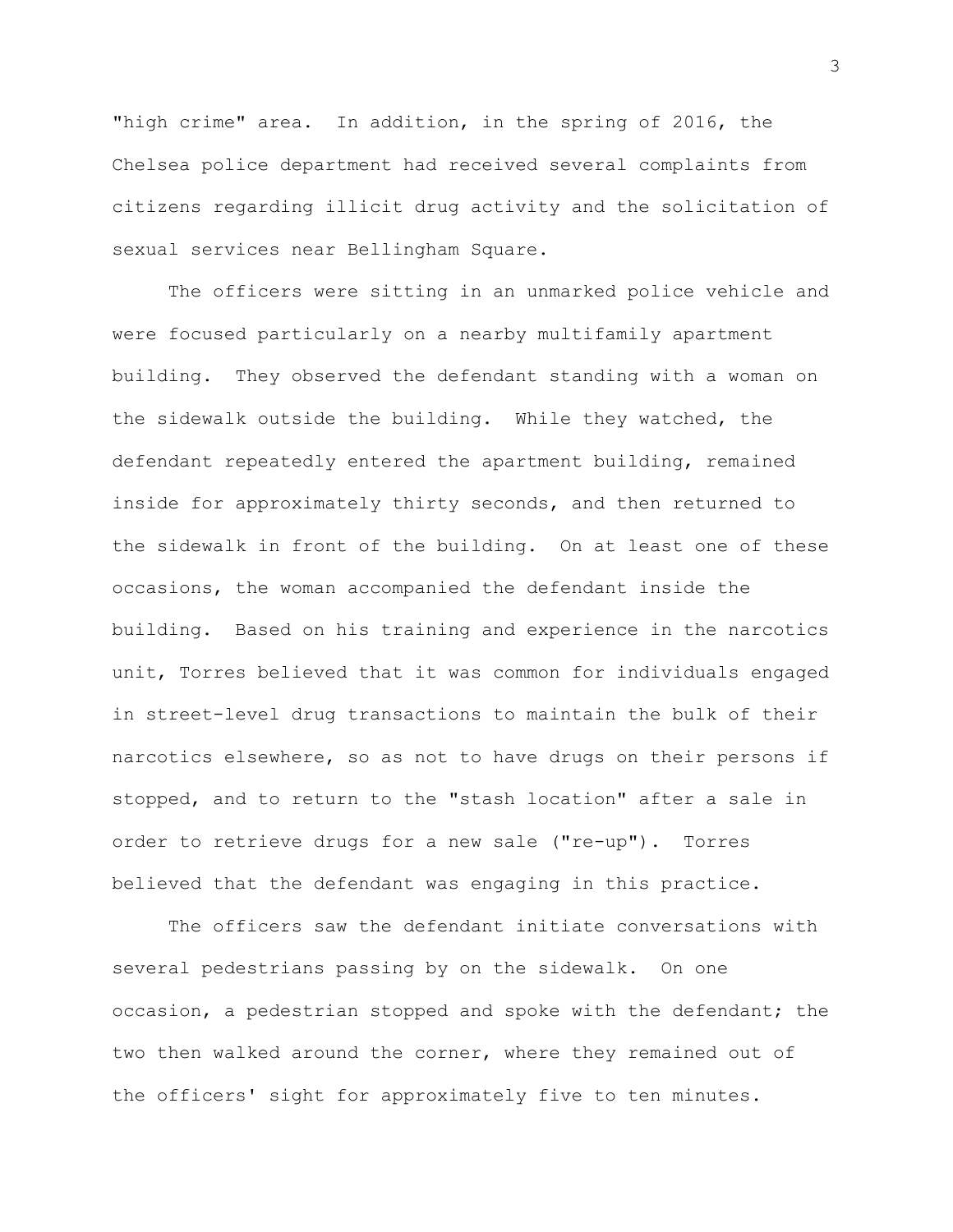Torres believed that the defendant had conducted a drug transaction on the side street in order to avoid being seen by anyone on the main street.

After approximately twenty minutes of observation, and having become increasingly suspicious of the defendant's behavior, the officers saw an individual, later identified as James Foster, approach the defendant, who was again standing outside the apartment building. Torres noticed that Foster was "manipulating something in his hands" as he spoke to the defendant; Torres believed that Foster was counting currency. Foster and the defendant then turned and walked around the corner, where they were no longer in view of the officers.<sup>2</sup> Because the officers believed a drug transaction was about to take place, they, too, rounded the corner.

When the officers pulled onto the side street, they saw the defendant and Foster standing facing one another. Torres believed that the defendant handed an item to Foster. Torres could not see the item, but thought that he had just witnessed a hand-to-hand drug transaction; therefore, he and Betz got out of their vehicle and approached the two men.

 $2$  The judge made no finding as to whether the defendant had "re-upped" before engaging with Foster, and there was no testimony from Torres to this effect. See Commonwealth v. Jones-Pannell, 472 Mass. 429, 433 (2015).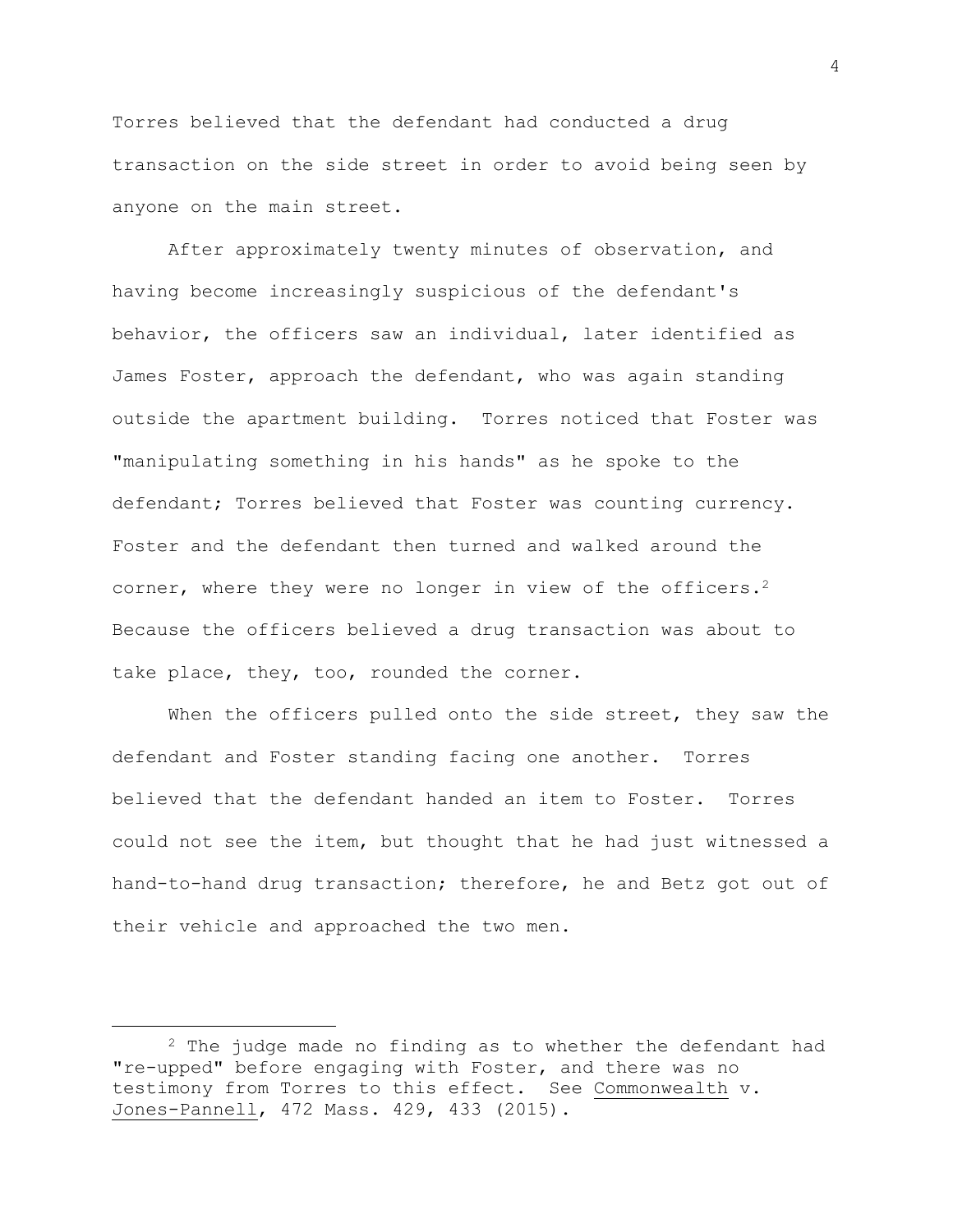As he approached, Torres requested that Foster remove his hands from his sweatshirt pocket. Although Foster initially was hesitant to comply, he told Torres that it was because he had a knife in his front pocket. When Torres removed the knife from Foster's sweatshirt pocket, he saw a clear bag containing a white substance, which he believed to be cocaine. Foster subsequently was arrested.

Torres then approached the defendant, who had been speaking with Betz. The defendant appeared to be upset and animated, and he was not complying with Betz's demands. Torres stated that the defendant had taken a "bladed" stance toward Betz and was pulling away from the officers.<sup>3</sup> This led Torres to fear for his safety, so he determined a patfrisk was necessary. The officers did not find any weapons or drugs, but they did seize a twenty dollar bill from the defendant. In Torres's experience, the amount of suspected cocaine found on Foster's person had a street value of roughly twenty dollars. The defendant was arrested.

b. The strip search. The defendant was brought to the Chelsea police station, where officers began a routine booking procedure. At some point, police suspended the booking procedure because the arresting officers believed that the

<sup>&</sup>lt;sup>3</sup> Torres explained that a bladed stance refers to a fighting position.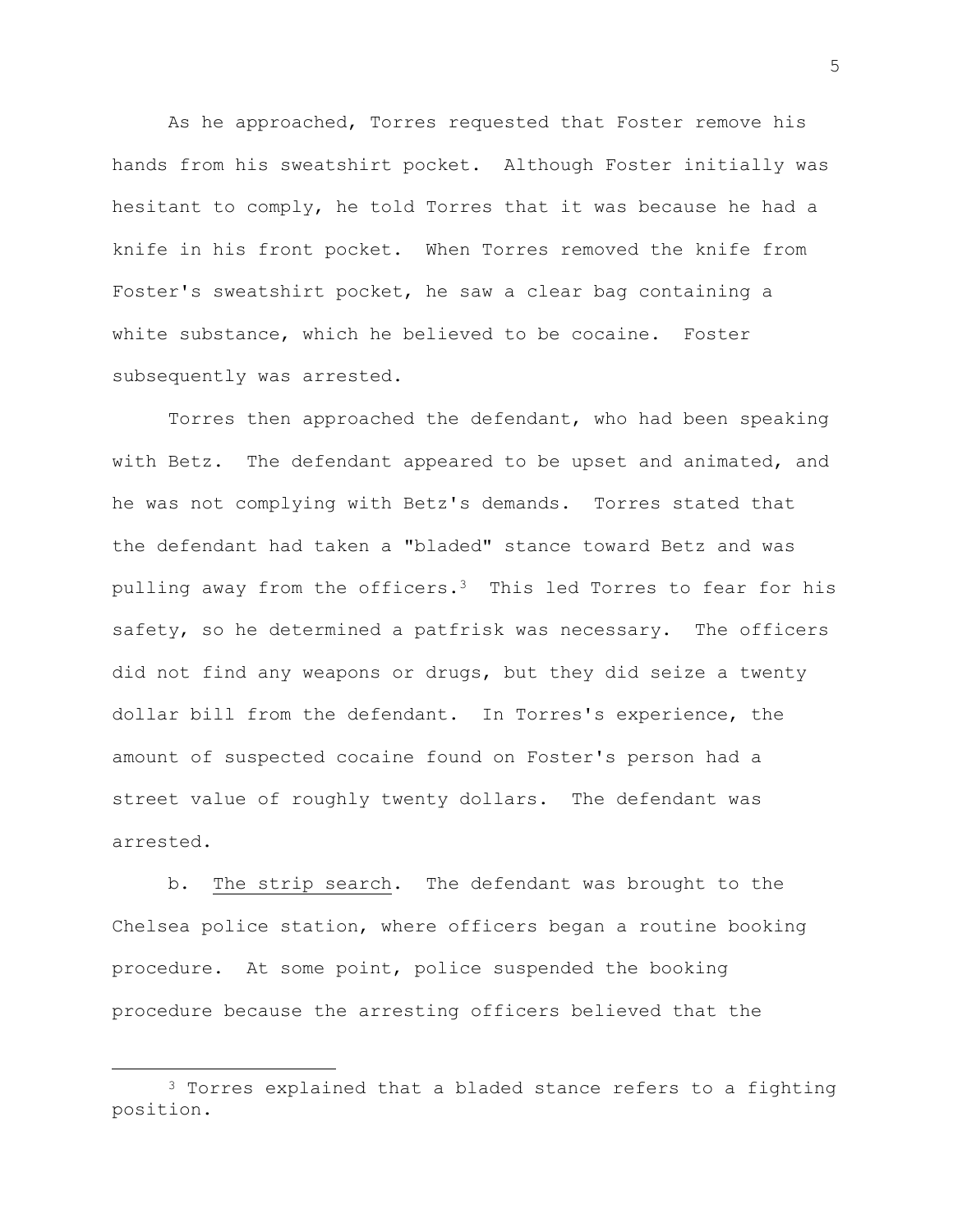defendant could have had drugs concealed on his person.4 More specifically, Torres testified that, in his experience, it is common for street-level drug distributors to conceal drugs in their crotch area to avoid detection. The officers thus determined that a "more thorough search of the defendant was necessary," and decided to conduct a strip search. Upon being told that he was to comply with the strip search, the defendant responded in a verbally animated manner and protested that the officers were "not going to do that."

Torres and Betz escorted the defendant to a nearby cell and ordered that he remove his shoes and socks, as well as his shirt, pants, and underwear.<sup>5</sup> When the defendant was fully undressed, the two officers saw a red bandana and seized it from his groin area. The bandana contained what they believed to be seven small bags of cocaine. The officers returned the defendant's clothing, allowed him to dress, and then resumed the booking procedure.

c. Prior proceedings. The defendant was charged with distribution of a class B substance, G. L. c. 94C, § 32A; conspiracy to violate the drug laws, G. L. c. 94C, § 40; and

<sup>4</sup> The Commonwealth does not argue that an inventory search was conducted at any point.

<sup>5</sup> The record is unclear as to whether the defendant undressed himself or whether the officers removed his clothing.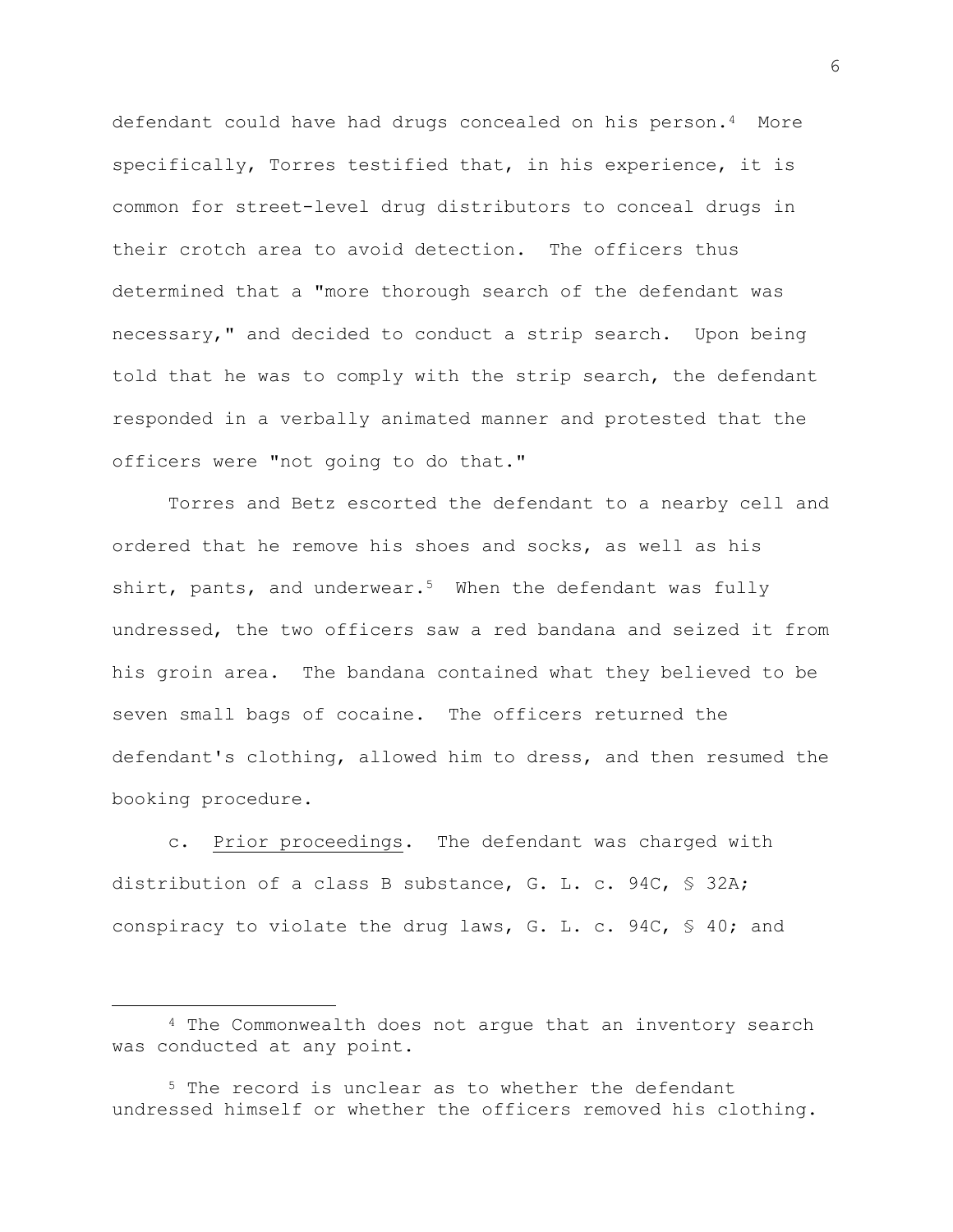possession with intent to distribute, G. L. c. 94C, § 32A (c). He moved to suppress the drugs seized, inter alia, on the ground that the drugs were obtained as a result of an unconstitutional strip search. After an evidentiary hearing, the judge found that police did not have probable cause to conduct a strip search of the defendant, and allowed his motion to suppress.<sup>6</sup>

The Commonwealth filed a petition pursuant to Mass. R. Crim. P. 15 (a) (2), as appearing in 422 Mass. 1501 (1996), seeking leave to pursue an interlocutory appeal, and a single justice of this court allowed the appeal to proceed in the Appeals Court**.** A divided panel of that court reversed the order allowing the motion to suppress**,** see Commonwealth v. Agogo, 93 Mass. App. Ct. 495, 506 (2018), and we allowed the defendant's petition for further appellate review.

2. Discussion. In reviewing a decision on a motion to suppress, "we accept the judge's subsidiary findings of fact absent clear error 'but conduct an independent review of his ultimate findings and conclusions of law.'" Commonwealth v. Scott, 440 Mass. 642, 646 (2004), quoting Commonwealth v.

<sup>&</sup>lt;sup>6</sup> The defendant also moved to suppress on the grounds that police lacked reasonable suspicion to justify the initial stop and frisk, and that his arrest was not supported by probable cause. The judge denied the motion on those two grounds, from which the defendant does not appeal. The sole issue before us is whether the officers had probable cause to justify conducting a strip search of the defendant.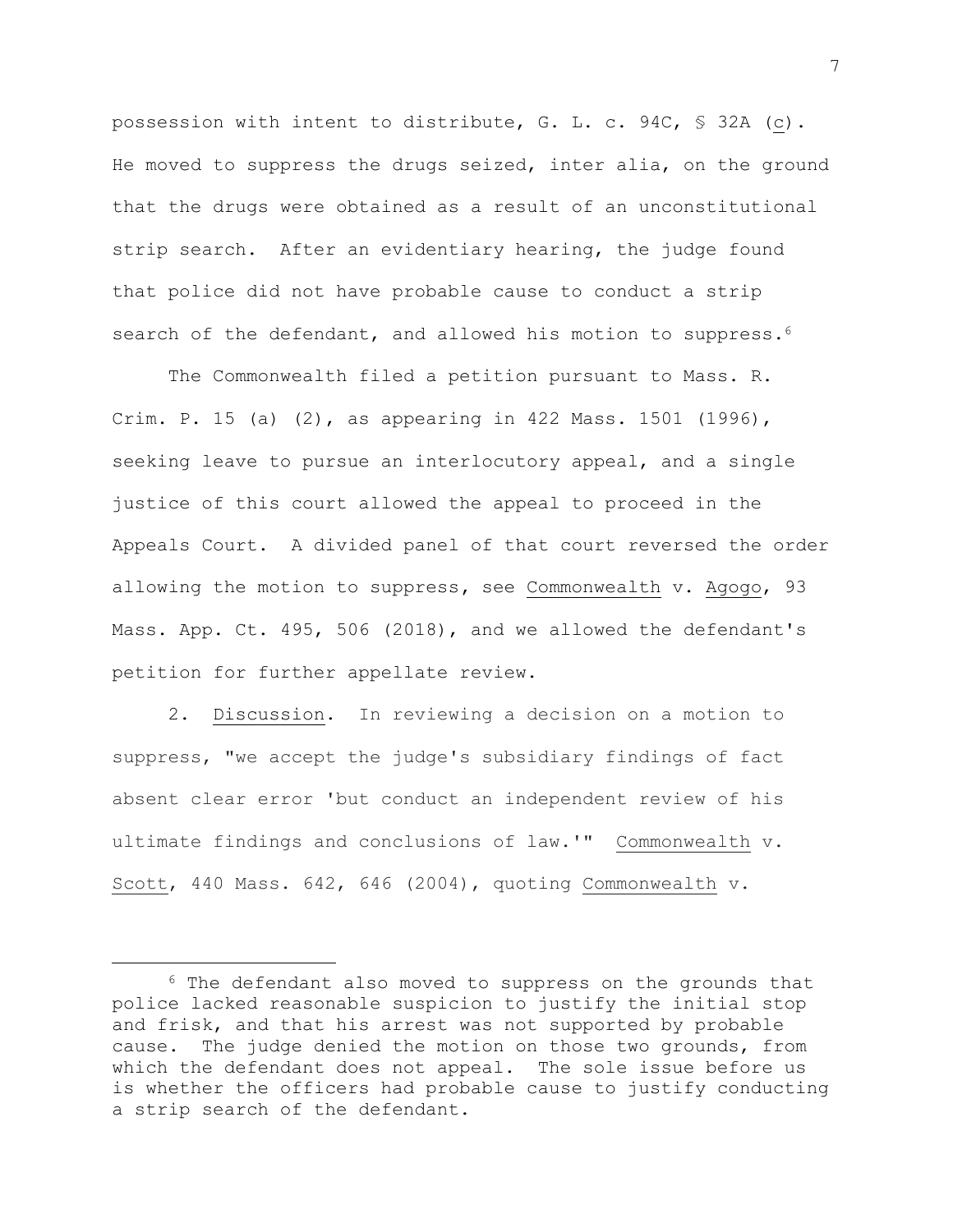Jimenez, 438 Mass. 213, 218 (2002). "[O]ur duty is to make an independent determination of the correctness of the judge's application of constitutional principles to the facts as found." See Commonwealth v. Bostock, 450 Mass. 616, 619 (2008), quoting Commonwealth v. Mercado, 422 Mass. 367, 369 (1996).

a. Applicable standards. The motion judge determined that the officers had probable cause to arrest the defendant on drug charges, and that they were justified, therefore, in searching the defendant for evidence of drugs incident to that arrest. Searches incident to arrest, however, "may be unconstitutional notwithstanding the lawful arrest, because they involve inspections of such a highly personal nature, or are conducted in such a manner, as to constitute an unreasonable intrusion on an individual's privacy." Commonwealth v. Prophete, 443 Mass. 548, 555 (2005), and cases cited. Indeed, "strip or visual body cavity searches, by their very nature, are humiliating, demeaning, and terrifying experiences that, without question, constitute a substantial intrusion on one's personal privacy rights protected under the Fourth Amendment [to the United States Constitution] and art. 14 of the Massachusetts Declaration of Rights." Id. at 553. As such, "before police may command removal of an arrested person's last layer of clothing, they must have probable cause to believe . . . that they will find a weapon, contraband, or the fruits or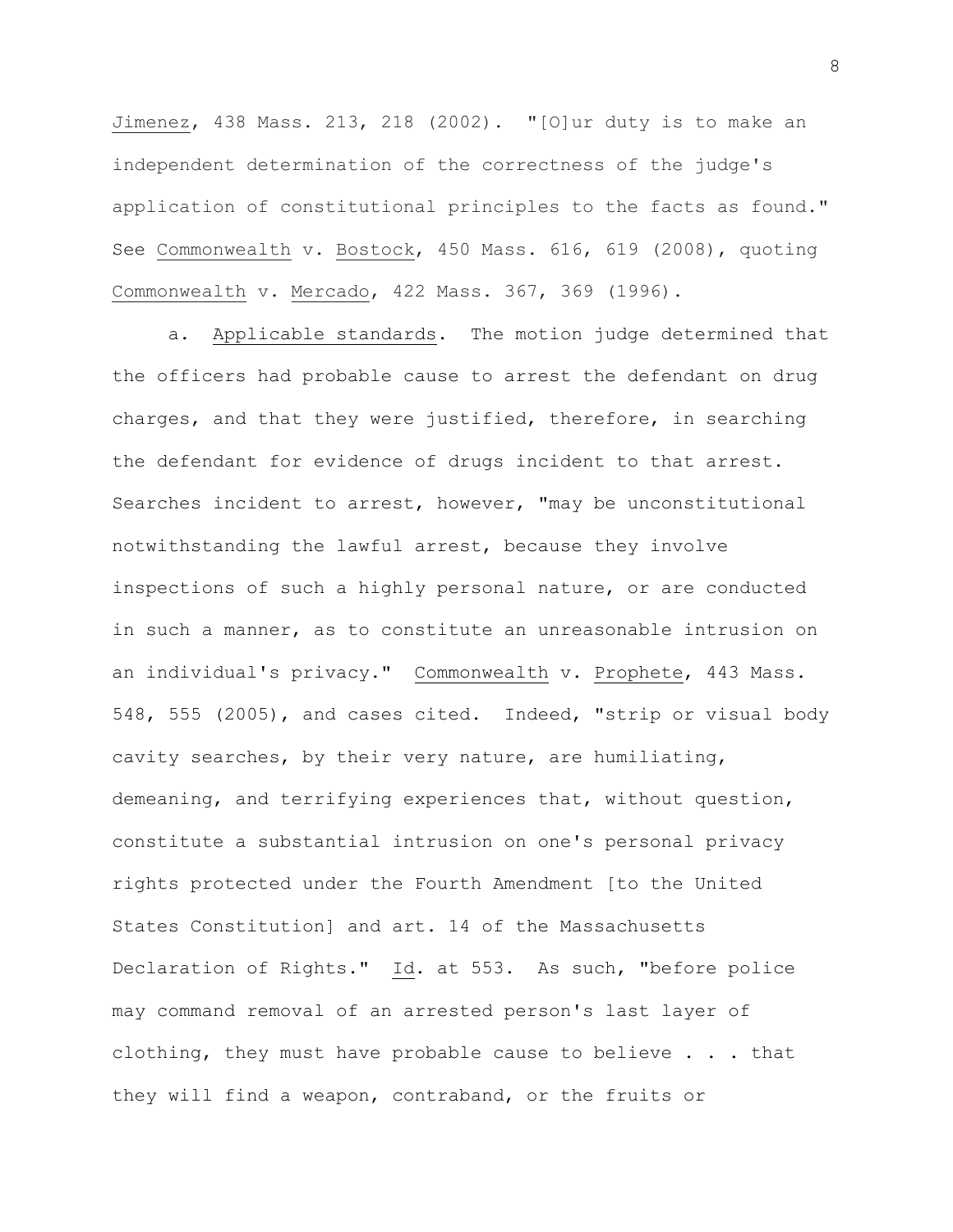instrumentalities of criminal activity that they could not reasonably expect to discover without forcing the arrested person to discard all of his or her clothing" (citation omitted). Id. at 553, 556. Reasonable suspicion is not enough. Commonwealth v. Amado, 474 Mass. 147, 155 (2016).

In addition to the probable cause requirement, for a strip search to be constitutional under the United States Constitution and the Massachusetts Declaration of Rights, "such searches also must be reasonably conducted." See Morales, 462 Mass. at 342. It is undisputed that a strip search occurred here, and, because we conclude that there was no probable cause to strip search the defendant, we need not reach the question whether the strip search was reasonably conducted.

b. Probable cause. In making a probable cause determination, "as the very name implies, we deal with probabilities[,] . . . the factual and practical considerations of everyday life on which reasonable and prudent [individuals], not legal technicians, act." See Commonwealth v. Cast, 407 Mass. 891, 895-896 (1990), quoting Draper v. United States, 358 U.S. 307, 313 (1959). The factual and practical considerations known to the police at the time they concluded that a strip search was necessary here were as follows. The officers determined that the defendant had been engaging in street-level drug distribution. Based on their training and experience, they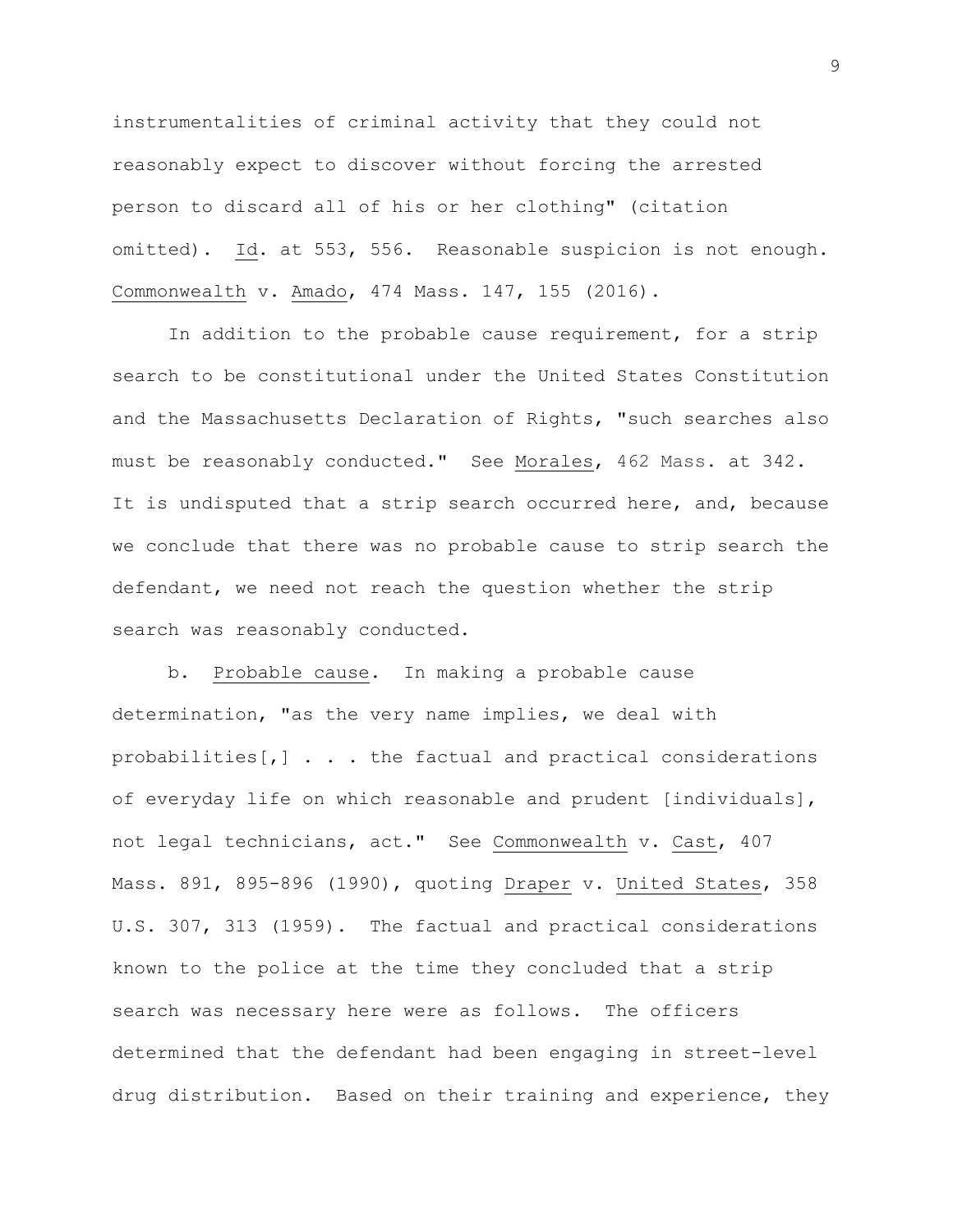believed that individuals engaged in street-level drug distribution may conceal drugs in the crotch area to avoid detection. When police approached the defendant, he had taken a "bladed" stance, and he had displayed an animated demeanor. He also had pulled away from officers prior to their decision to pat frisk him. After the patfrisk, officers discovered the twenty dollars on the defendant's person; this amount was consistent with the street value of the suspected cocaine they found on Foster's person. Later, at the police station, when police informed the defendant of his imminent strip search, he vocally protested.

On these facts, it is evident that the officers had, at best, a reasonable suspicion that the defendant could be concealing contraband in his crotch. When determining whether a strip search is constitutionally permissible, however, a reasonable suspicion is not enough. See Prophete, 443 Mass. at 553 (reasonable suspicion to initiate strip search is sufficient under Fourth Amendment, but probable cause is required under  $art. 14$ ).<sup>7</sup> Probable cause requires some

<sup>&</sup>lt;sup>7</sup> A strip search is not as intrusive as a manual body cavity search, "which involves some degree of touching and probing of body cavities" and therefore requires "a strong showing of particularized need supported by a high degree of probable cause" (citations omitted). Commonwealth v. Morales, 462 Mass. 334, 340 n.4 (2012).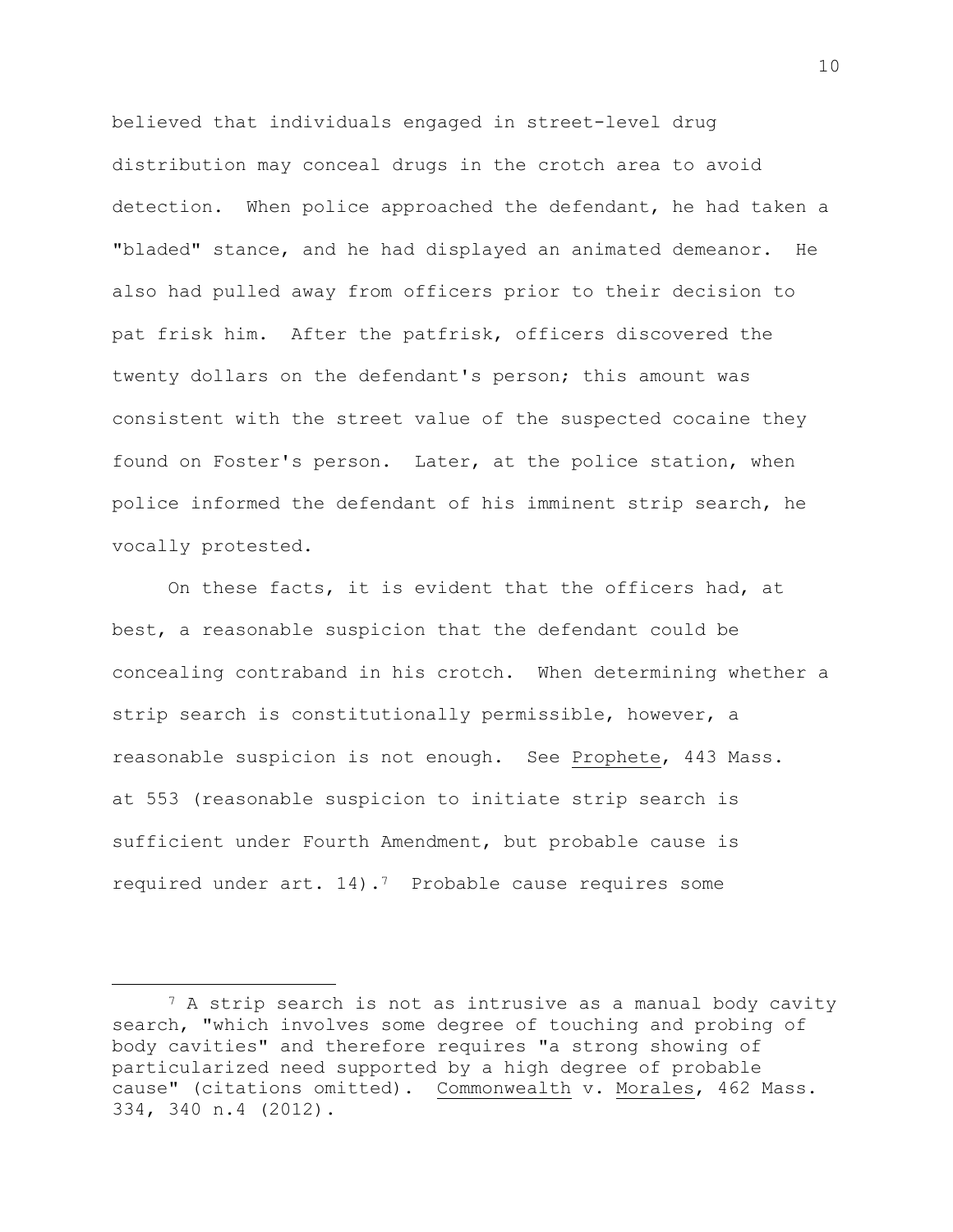affirmative indication that drugs or other contraband are being concealed in areas such as the crotch or groin.

The requisite affirmative indication that contraband or weapons are being secreted in very private parts of the body may take a number of forms, as our cases have recognized. It may be the sight or feel of an unusual object or protrusion that supplements police suspicion of drug involvement. See, e.g., Commonwealth v. Clermy, 421 Mass. 325, 330-331 (1995) (police suspicion supplemented when, during patfrisk, they felt hard plastic prescription drug container hidden in defendant's groin); Commonwealth v. Vick, 90 Mass. App. Ct. 622, 624-625, 630-631 (2016) (probable cause to conduct strip search where, during patfrisk, officer felt hard object in cleft of defendant's buttocks). When a hard object or suspicious bulge is detected, it is more likely to amount to probable cause if the confluence of factors otherwise known to police at the time of the strip search confirms their belief that the object is a weapon or contraband. See generally 2 W.R. LaFave, Search and Seizure § 3.6(b) (5th ed. 2018) ("If the package is concealed in the groin area, a finding of probable cause is much more likely. And even if the touching does not alone supply probable cause,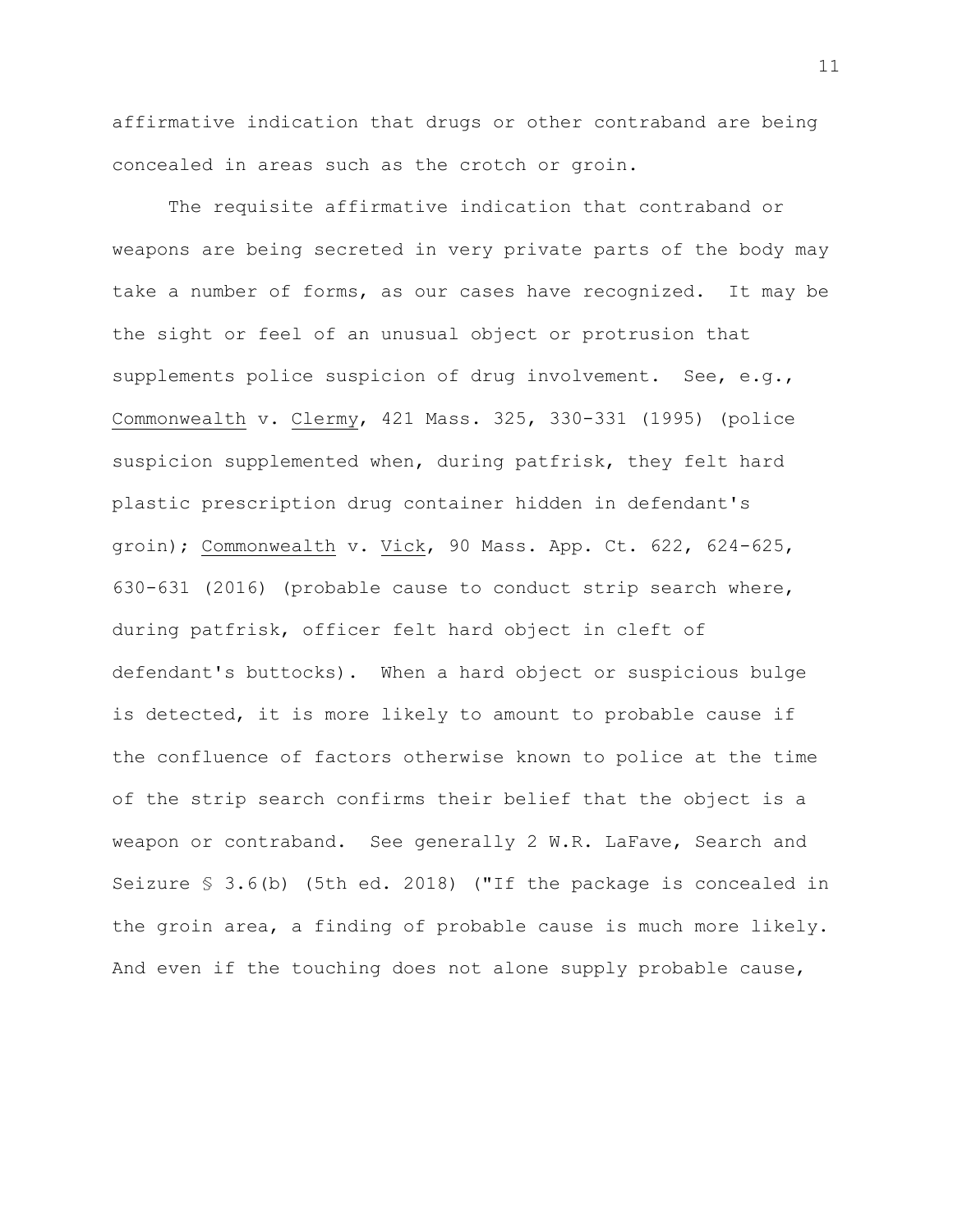it may contribute together with other facts to a probable cause finding" [footnote omitted]).<sup>8</sup>

The requisite affirmative indication also may be found in behaviors suggesting that the defendant is hiding something somewhere on his person that a patfrisk reasonably could not discover, absent divestiture of the arrestee's clothing. For example, such an indication may emerge when, during an ordinary search or patfrisk, the arrestee is seen notably attempting to block his or her groin, buttocks, breasts, or genital area from police view or reach. See Prophete, 443 Mass. at 554-555 (police suspicion supplemented when defendant twice used hands to protect groin area during patfrisk). See also Commonwealth v. Thomas, 429 Mass. 403, 408 (1999) (probable cause to strip search defendant after police saw his associate obtain from him two bags of cocaine, sell one bag to undercover officer, and return with one bag and money to defendant, who appeared to serve as his associate's "stash" location).

Here, there was no affirmative indication that the defendant was secreting contraband or weapons in his groin area.

<sup>8</sup> In Commonwealth v. Amado, 474 Mass. 147, 149, 155-156 (2016), the detection of a hard object behind the defendant's testicles did not give rise to probable cause for a strip search. The police had no evidence to suggest that the defendant was involved in drug activity, and officers already knew that the object was not a weapon, thereby dispelling any safety concerns arising from an exit order and upon which the attendant patfrisk was predicated.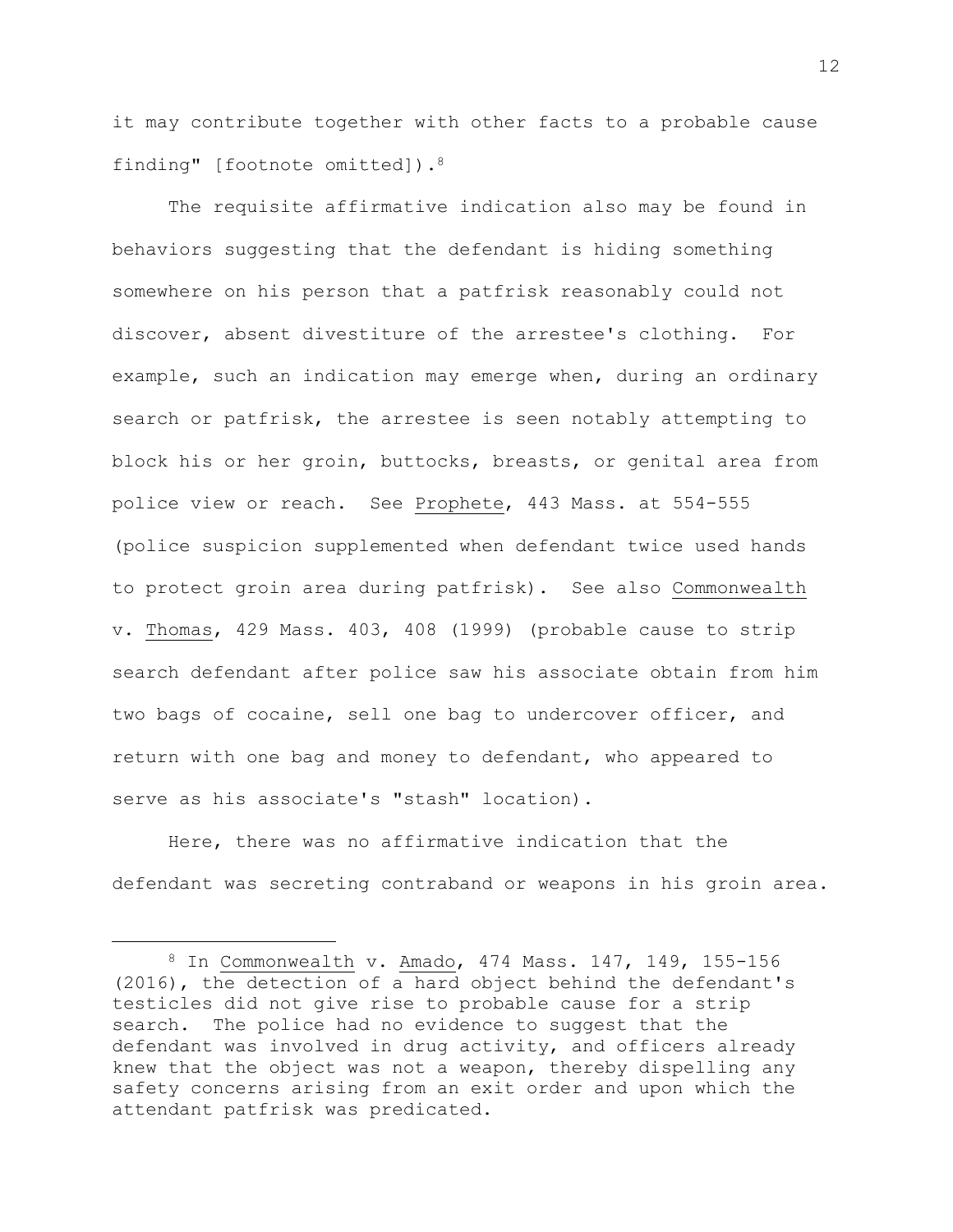After finding only a twenty dollar bill on the defendant and arresting him, the officers had nothing more than a generalized suspicion that this street-level drug dealer, who likely kept a stash of drugs in the nearby apartment building, had them on his person.<sup>9</sup> The officers felt or saw nothing indicative of concealed contraband after searching him at the scene, and the defendant did not attempt, at any point, to block officers from reaching or viewing his groin area. There also was no evidence that the officers ever saw the defendant place anything in his crotch, reach for his crotch, or walk in a manner consistent with there being an object concealed in his crotch.

The officer's training and experience as to the general practices of street-level drug dealers do not constitute the requisite particularized indication of concealment. Cf. Amado, 474 Mass. at 155 (suspicion of contraband based on police experience and training insufficient). Likewise, the defendant's behavior justifying the patfrisk at the scene (taking a bladed stance) is too attenuated in relation to the later strip search that occurred at the police station. There, the defendant's animated vocal displeasure at the prospect of being subjected to a strip search is not the type of behavior we

<sup>9</sup> Where police believed that a sale to Foster had just been consummated, there would be no likely reason why the defendant would continue to have had drugs on his person if he only retrieved enough from a stash for each sale.